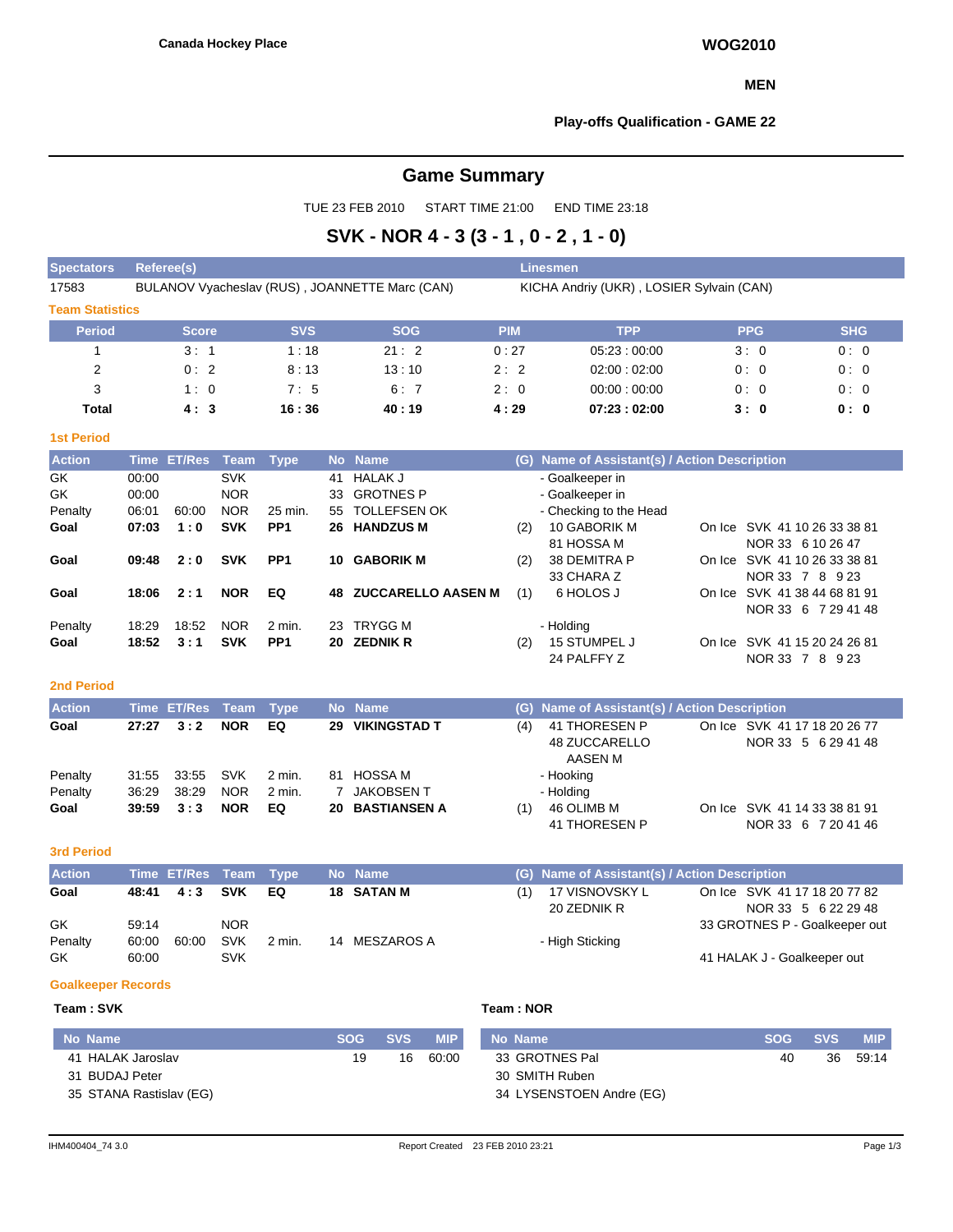#### **MEN**

## **Play-offs Qualification - GAME 22**

| <b>Game Statistics</b> |                        |             |              |                |                |                |                      |    |      |      |                |                |             |            |            |            |
|------------------------|------------------------|-------------|--------------|----------------|----------------|----------------|----------------------|----|------|------|----------------|----------------|-------------|------------|------------|------------|
|                        | Team: SVK (WHT)        |             |              |                |                |                |                      |    |      |      |                |                |             |            |            |            |
|                        |                        |             |              |                |                |                | <b>Shots on Goal</b> |    |      |      |                |                | Time on Ice |            |            |            |
| <b>No Pos Name</b>     |                        | G           | <b>A PIM</b> |                |                | $\overline{2}$ | 3 OT TS +/-          |    |      | 1    | $\overline{2}$ | $\overline{3}$ | <b>OT</b>   | <b>TOT</b> | <b>SHF</b> | <b>AVG</b> |
| 14 D                   | <b>MESZAROS Andrei</b> | 0           | 0            | $\overline{2}$ | 0              | 1              | 0                    | 1  | $-1$ | 6:35 | 6:58           | 7:28           |             | 21:01      | 28         | 0:45       |
| 33 D                   | CHARA Zdeno +C         | $\mathbf 0$ | 1            | 0              | 3              | 0              | 2                    | 5  | $-1$ | 7:55 | 7:04           | 7:00           |             | 21:59      | 29         | 0:45       |
| 38 F                   | DEMITRA Pavol +A       | 0           | 1            | 0              | 0              | 0              | 0                    | 0  | $-2$ | 6:29 | 7:23           | 5:51           |             | 19:43      | 25         | 0:47       |
| 81 F                   | HOSSA Marian +A        | 0           | 1            | 2              | 1              | 2              | 0                    | 3  | $-2$ | 5:39 | 5:57           | 5:20           |             | 16:56      | 21         | 0:48       |
| 91 F                   | <b>HOSSA Marcel</b>    | 0           | $\mathbf 0$  | $\mathbf 0$    | $\mathbf 0$    | 0              | 0                    | 0  | $-2$ | 3:52 | 4:37           | 1:46           |             | 10:15      | 14         | 0:43       |
| 10F                    | <b>GABORIK Marian</b>  | 1           | 1            | 0              | 6              | 2              | 1                    | 9  | 0    | 4:59 | 5:07           | 6:06           |             | 16:12      | 20         | 0:48       |
| 15F                    | <b>STUMPEL Jozef</b>   | $\Omega$    | 1            | 0              | 0              | 0              | 0                    | 0  | 0    | 6:19 | 5:41           | 5:56           |             | 17:56      | 21         | 0:51       |
| 17 <sub>D</sub>        | VISNOVSKY Lubomir      | 0           | 1            | 0              | 1              | 0              | 0                    | 1  | 0    | 7:41 | 7:38           | 4:46           |             | 20:05      | 21         | 0:57       |
| 24 F                   | PALFFY Zigmund         | 0           | 1            | 0              | 3              | 1              | -1                   | 5  | 0    | 6:03 | 5:05           | 6:05           |             | 17:13      | 21         | 0:49       |
| 77 D                   | <b>STRBAK Martin</b>   | 0           | $\mathbf 0$  | 0              | $\overline{2}$ | 0              | 0                    | 2  | 0    | 7:37 | 7:04           | 5:50           |             | 20:31      | 24         | 0:51       |
| 20 F                   | <b>ZEDNIK Richard</b>  | 1           | 1            | 0              | 2              | 1              | 0                    | 3  | 0    | 7:23 | 6:28           | 5:34           |             | 19:25      | 23         | 0:50       |
| 23 F                   | <b>BARTECKO Lubos</b>  | 0           | 0            | 0              | 1              | 0              | 0                    | 1  | 0    | 1:12 | 0:00           | 0:00           |             | 1:12       | 2          | 0:36       |
| 26 F                   | <b>HANDZUS Michal</b>  | 1           | 0            | 0              | 1              | 0              | 0                    | 1  | -1   | 5:34 | 7:08           | 5:05           |             | 17:47      | 24         | 0:44       |
| 44 D                   | <b>SEKERA Andrej</b>   | 0           | 0            | 0              | 0              | 0              | 0                    | 0  | $-1$ | 3:58 | 4:16           | 7:57           |             | 16:11      | 22         | 0:44       |
| 68 D                   | <b>JURCINA Milan</b>   | 0           | $\mathbf 0$  | $\mathbf 0$    | 1              | 0              | 0                    | 1  | $-1$ | 4:00 | 3:26           | 8:24           |             | 15:50      | 21         | 0:45       |
| 7 D                    | <b>BARANKA Ivan</b>    | 0           | 0            | 0              | 0              | 0              | 0                    | 0  | 0    | 0:00 | 0:00           | 0:00           |             | 0:00       | 0          | 0:00       |
| 8F                     | <b>CIBAK Martin</b>    | 0           | 0            | 0              | 0              | 0              | 0                    | 0  | 0    | 2:06 | 1:25           | 2:47           |             | 6:18       | 11         | 0:34       |
| 18 F                   | <b>SATAN Miroslav</b>  | 1           | 0            | 0              | 0              | 2              | 1                    | 3  | 0    | 4:39 | 5:29           | 5:15           |             | 15:23      | 20         | 0:46       |
| 82F                    | <b>KOPECKY Tomas</b>   | 0           | 0            | 0              | 0              | 1              | 0                    | 1. | $+1$ | 4:28 | 1:52           | 3:18           |             | 9:38       | 15         | 0:38       |
| 92F                    | RADIVOJEVIC Branko     | 0           | $\mathbf 0$  | 0              | 0              | 3              | 1                    | 4  | 0    | 3:42 | 2:41           | 5:50           |             | 12:13      | 17         | 0:43       |
| 31 GK                  | <b>BUDAJ Peter</b>     | 0           | 0            | 0              | 0              | 0              | 0                    | 0  |      |      |                |                |             |            |            |            |
| 35 GK                  | <b>STANA Rastislav</b> | 0           | 0            | 0              | 0              | $\Omega$       | 0                    | 0  |      |      |                |                |             |            |            |            |
| 41 GK                  | <b>HALAK Jaroslav</b>  | $\Omega$    | 0            | 0              | 0              | $\Omega$       | $\Omega$             | 0  |      |      |                |                |             |            |            |            |
| <b>Total</b>           |                        | 4           | 8            | 4              | 21             | 13             | 6                    | 40 |      |      |                |                |             |            |            |            |

### **Head Coach :** FILC Jan

|             | Team: NOR (RED)               |          |              |            |          |                |                      |                |          |       |                |       |                         |                |            |
|-------------|-------------------------------|----------|--------------|------------|----------|----------------|----------------------|----------------|----------|-------|----------------|-------|-------------------------|----------------|------------|
|             |                               |          |              |            |          |                | <b>Shots on Goal</b> |                |          |       |                |       | Time on Ice             |                |            |
| No Pos Name |                               | G        | $\mathbf{A}$ | <b>PIM</b> |          | $\overline{2}$ | 3<br><b>OT</b>       | <b>TS</b>      | $+/-$    |       | $\overline{2}$ | 3     | <b>OT</b><br><b>TOT</b> | <b>SHF</b>     | <b>AVG</b> |
| 7 D         | JAKOBSEN Tommy +C             | $\Omega$ | 0            | 2          | 0        | 0              | $\Omega$             | 0              | $+2$     | 9:08  | 8:27           | 10:20 | 27:55                   | 40             | 0:41       |
| 23 D        | TRYGG Mats +A                 | 0        | 0            | 2          | 0        | 2              |                      | 3              | 0        | 8:53  | 9:26           | 9:11  | 27:30                   | 38             | 0:43       |
| 29 F        | <b>VIKINGSTAD Tore</b>        |          | 0            | 0          | 0        | 2              | 0                    | $\overline{2}$ | $+1$     | 7:11  | 6:29           | 10:05 | 23:45                   | 26             | 0:54       |
| 41 F        | <b>THORESEN Patrick</b>       | $\Omega$ | 2            | 0          | $\Omega$ | 4              | $\Omega$             | 4              | $+3$     | 6:35  | 7:10           | 9:53  | 23:38                   | 26             | 0.54       |
| 48 F        | <b>ZUCCARELLO AASEN Mats</b>  |          |              | 0          |          | 0              | -1                   | 2              | $+1$     | 7:52  | 7:07           | 9:54  | 24:53                   | 26             | 0:57       |
| 6 D         | <b>HOLOS Jonas</b>            | 0        |              | 0          | 0        | 0              | -1                   |                | $+2$     | 10:54 | 8:41           | 10:06 | 29:41                   | 39             | 0:45       |
| 8F          | HANSEN Mads +A                | $\Omega$ | 0            | 0          |          | 0              |                      | 2              | 0        | 6:09  | 8:36           | 6:00  | 20:45                   | 28             | 0:44       |
| 22 F        | <b>ROYMARK Martin</b>         | $\Omega$ | 0            | 0          | 0        | 0              |                      |                | -1       | 5:01  | 3:58           | 3:07  | 12:06                   | 16             | 0:45       |
| 42 F        | <b>ANDERSEN Jonas</b>         | $\Omega$ | 0            | 0          | 0        | 0              | 0                    | 0              | $\Omega$ | 1:40  | 4:07           | 0:00  | 5:47                    | $\overline{7}$ | 0:49       |
| 55 D        | <b>TOLLEFSEN Ole Kristian</b> | $\Omega$ | 0            | 25         | $\Omega$ | 0              | 0                    | 0              | $\Omega$ | 2:20  | 0:00           | 0:00  | 2:20                    | $\overline{4}$ | 0:35       |
| 9 F         | <b>HOLTET Marius</b>          | $\Omega$ | 0            | 0          | $\Omega$ |                | $\Omega$             |                | $\Omega$ | 4:33  | 4.53           | 2:58  | 12:24                   | 18             | 0:41       |
| 20 F        | <b>BASTIANSEN Anders</b>      |          | 0            | 0          | $\Omega$ | 1              |                      | 2              | $+1$     | 4:12  | 4:45           | 4.59  | 13:56                   | 21             | 0:39       |
| 36 D        | <b>LUND Lars Erik</b>         | $\Omega$ | 0            | 0          | $\Omega$ | 0              | $\Omega$             | 0              | $\Omega$ | 2:31  | 0:00           | 0:00  | 2:31                    | $\overline{2}$ | 1:15       |
| 46 F        | <b>OLIMB Mathis</b>           | 0        |              | 0          | 0        | 0              | 0                    | 0              | $+1$     | 2:30  | 5:02           | 5:33  | 13:05                   | 16             | 0:49       |
| 47 D        | <b>BONSAKSEN Alexander</b>    | 0        | 0            | 0          | 0        | 0              |                      | 1              | 0        | 3:45  | 7:00           | 6:24  | 17:09                   | 25             | 0:41       |